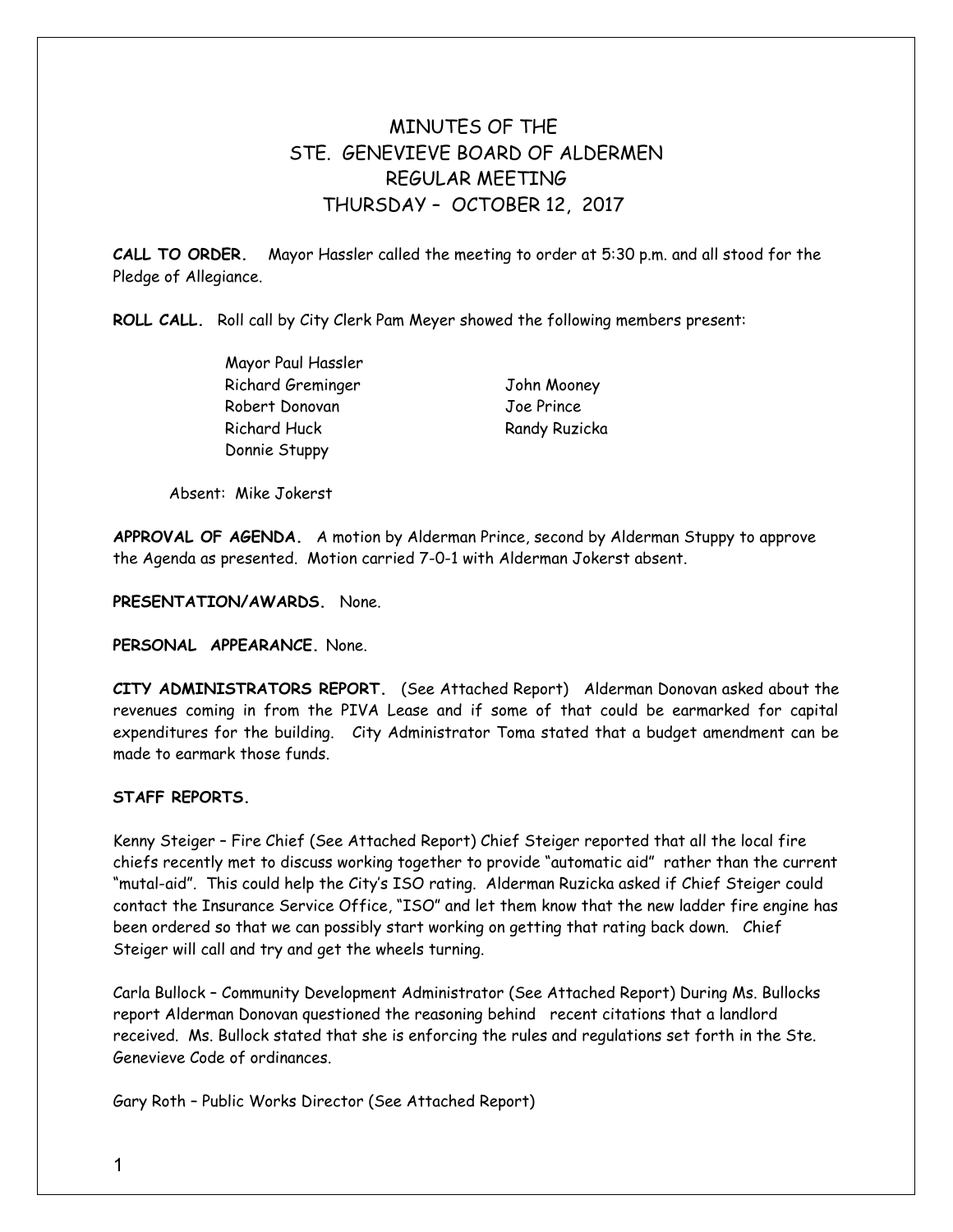## **COMMITTEE REPORTS.** None.

**PUBLIC COMMENTS.** None.

**CONSENT AGENDA.** A motion by Alderman Donovan, second by Alderman Prince to approve the consent agenda as presented below:

- 1. Minutes Board of Aldermen Regular Meeting September 28, 2017
- 2. Request from the Lion's Club of Ste. Genevieve to close St. Marys Road on Saturday, October 28, 2017 from approximately 7:30 a.m. to 5:00 p.m.

Motion carried 7-0-1 with Alderman Jokerst absent.

## **OLD BUSINESS.**

**BILL NO. 4191. AN ORDINANCE OF THE CITY OF STE. GENEVIEVE, MISSOURI AMENDING SECTION 215.330 "NUISANCE DECLARED" OF THE STE. GENEVIEVE MUNICIPAL CODE AS SET FORTH BELOW. 2** A motion by Alderman Donovan, second by Alderman Stuppy, Bill No. 4191 was placed on its second and final reading, read by title only, considered and passed by a roll call vote as follows: Ayes: Alderman John Mooney, Alderman Bob Donovan, Alderman Donald Stuppy, Alderman Joe Prince, Alderman Richard Huck, Alderman Dick Greminger and Alderman Randy Ruzicka. Nays: None Absent: Alderman Mike Jokerst Motion carried 7-0-1. Thereupon Bill No. 4191 was declared Ordinance No. 4126 signed by the Mayor and attested by the City Clerk.

**BILL NO. 4192. AN ORDINANCE OF THE CITY OF STE. GENEVIEVE, MISSOURI AMENDING SECTION 205: ANIMALS, ARTICLE III: CHICKENS, SECTION 205.200 "KEEPING OF CHICKENS – ALLOWED ON ALL DETACHED SINGLE-FAMILY LOTS" (A)(3)(d) OF THE STE. GENEVIEVE MUNICIPAL CODE AS SET FORTH BELOW.** 2<sup>ND</sup> READING. A motion by Alderman Prince, second by Alderman Mooney, Bill No. 4192 was placed on its second and final reading, read by title only, considered and passed by a roll call vote as follows: Ayes: Alderman John Mooney, Alderman Bob Donovan, Alderman Donald Stuppy, Alderman Joe Prince, Alderman Richard Huck, Alderman Dick Greminger and Alderman Randy Ruzicka. Nays: None Absent: Alderman Mike Jokerst Motion carried 7-0-1. Thereupon Bill No. 4192 was declared Ordinance No. 4127 signed by the Mayor and attested by the City Clerk.

**BILL NO. 4193. AN ORDINANCE APPROVING A MEMORANDUM OF AGREEMENT WITH ALLIANCE WATER RESOURCES, INC., A MISSOURI CORPORATION TO MODIFY THE INITIAL PROFESSIONAL SERVICE AGREEMENT DATED AUGUST 12, 2010. 2nd READING.** A motion by Alderman Ruzicka, second by Alderman Prince, Bill No. 4193 was placed on its second and final reading, read by title only, considered and passed by a roll call vote as follows: Ayes: Alderman John Mooney, Alderman Bob Donovan, Alderman Donald Stuppy, Alderman Joe Prince, Alderman Richard Huck, Alderman Dick Greminger and Alderman Randy Ruzicka. Nays: None Absent: Alderman Mike Jokerst Motion carried 7-0-1. Thereupon Bill No. 4193 was declared Ordinance No. 4128 signed by the Mayor and attested by the City Clerk.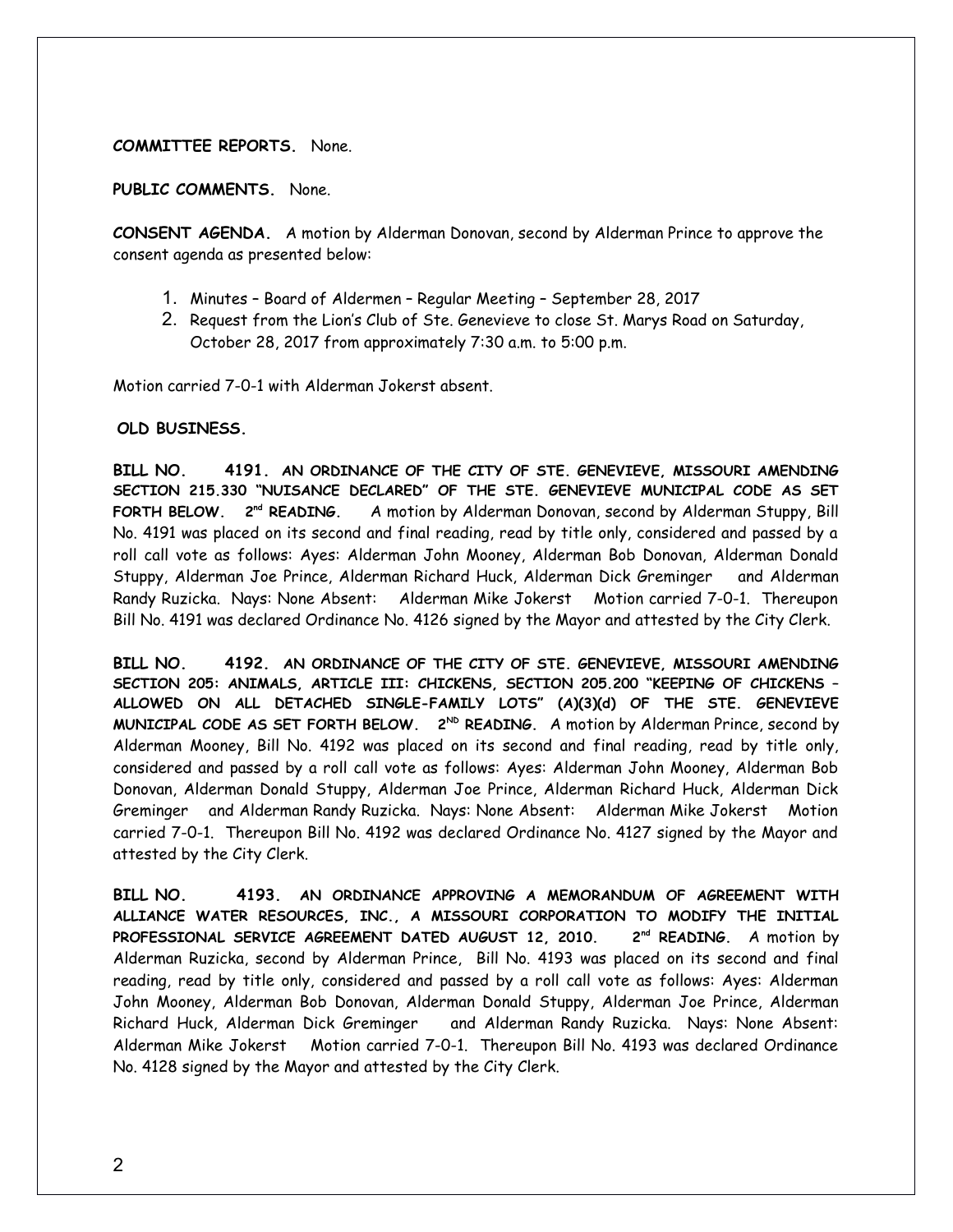#### **NEW BUSINESS.**

**BILL NO. 4196. AN ORDINANCE APPROVING A TAX-EXEMPT EQUIPMENT LEASE PURCHASE AGREEMENT WITH FS LEASING LLC. 1ST READING.** A motion by Alderman Prince, second by Alderman Stuppy, Bill No. 4196 was placed on its first reading read by title only and considered and passed with an 7-0-1 of the Board of Aldermen with Alderman Jokerst absent. A motion made by Alderman Prince, second by Alderman Ruzicka to proceed with the second and final reading of Bill No. 4196. Motion carried 7-0-1 with Alderman Jokerst absent. A motion by Alderman Mooney, second by Alderman Greminger, Bill No. 4196 was placed on its second and final reading, read by title only, considered and passed by a roll call vote as follows: Ayes: Alderman John Mooney, Alderman Bob Donovan, Alderman Dick Greminger, Alderman Donald Stuppy, Alderman Joe Prince, Alderman Richard Huck and Alderman Randy Ruzicka. Nays: None Absent: Alderman Mike Jokerst. Motion carried 7-0-1 Thereupon Bill No. 4196 was declared Ordinance No. 4129 signed by the Mayor and attested by the City Clerk.

**BILL NO. 4197. AN ORDINANCE APPROVING CHANGE ORDER NO. 1 TO THE CONTRACT WITH JOKERST, INC. TO ALLOW AN OVERLAY OF LEFLEUR STREET IN AN AMOUNT NOT TO EXCEED \$63.20 PER TON. 1st READING.** A motion by Alderman Stuppy, second by Alderman Prince, Bill No. 4197 was placed on its first reading read by title only and considered and passed with an 7-0-1 of the Board of Aldermen with Alderman Jokerst absent.

**BILL NO. 4198. AN ORDINANCE OF THE CITY OF STE. GENEVIEVE, MISSOURI AMENDING CHAPTER 500: BUILDING AND BUILDING REGULATIONS, ARTICLE II: BUILDING CODE; SECTION 500.110 "CODES" (A)(1); SECTION 500.110 "CODES" (B)(1); SECTION 500.190 "CONSTRUCTION PERMITS" (A);SECTION 500.190 "CONSTRUCTION PERMITS" (G); OF THE STE. GENEVIEVE MUNICIPAL CODE AS SET FORTH BELOW. 1st READING.** A motion by Alderman Prince, second by Alderman Greminger, Bill No. 4198 was placed on its first reading read by title only and considered and passed with an 7-0-1 of the Board of Aldermen with Alderman Jokerst absent.

**OTHER BUSINESS.** None.

#### **MAYOR/BOARD OF ALDERMEN COMMUNICATION. None.**

**EXECUTIVE/CLOSED SESSION.** A motion by Alderman Ruzicka, second by Alderman Prince to go into closed session to discuss personnel issues as authorized by Section 610.021(3), RSMO. Motion carried 7-0-1 with the following roll call vote: Ayes: Alderman John Mooney, Alderman Bob Donovan, Alderman Dick Greminger, Alderman Donald Stuppy, Alderman Joe Prince, Alderman Richard Huck and Alderman Randy Ruzicka. Nays: None Absent: Alderman Mike Jokerst. 6:45 P.M.

**ADJOURNMENT.** A motion by Alderman Prince, second by Alderman Ruzicka to adjourn. Motion carried 7-0-1 with Alderman Jokerst absent. 7:10 P.M.

**Respectfully submitted by,**